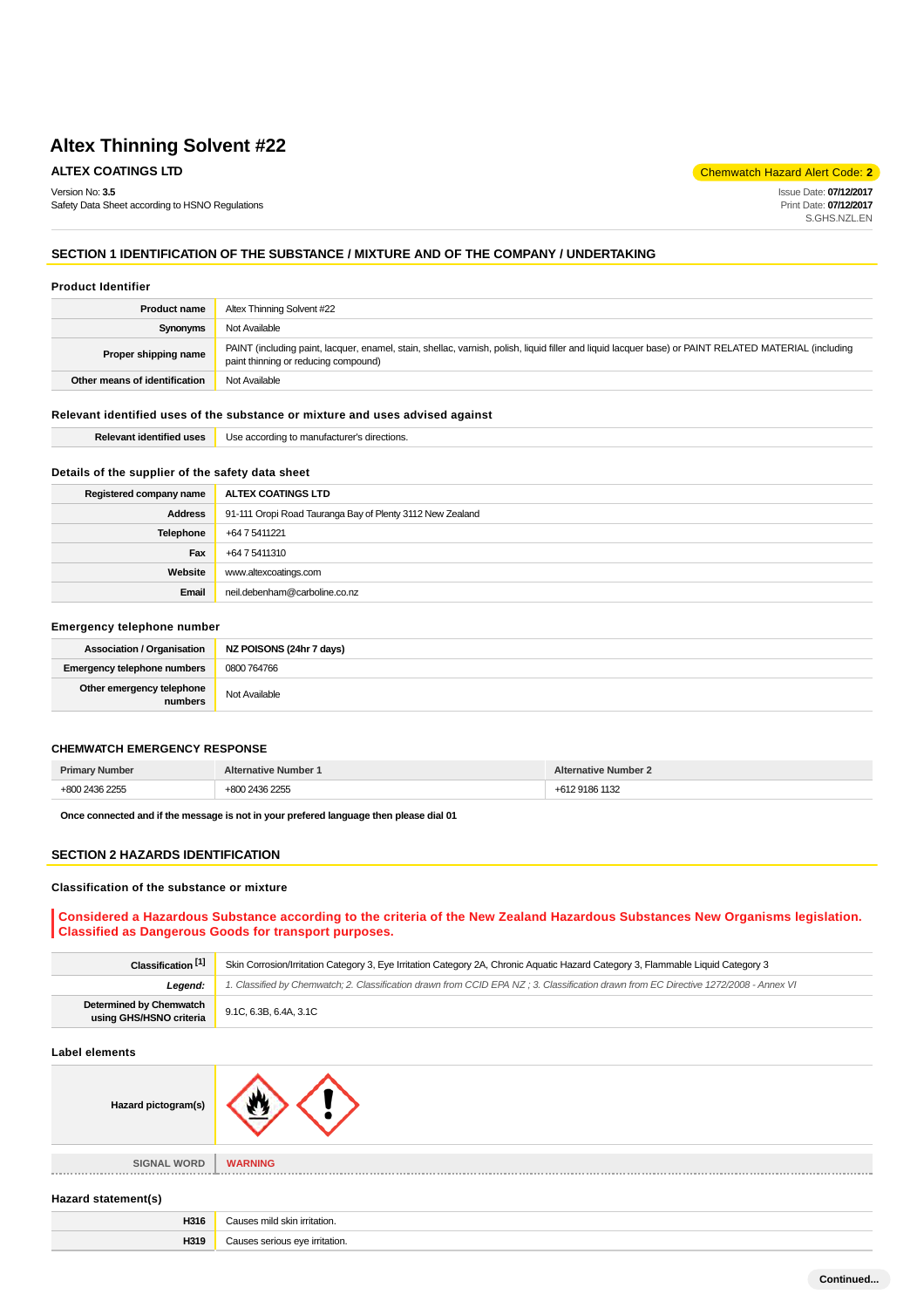| H412 | Harmful to aquatic life with long lasting effects. |
|------|----------------------------------------------------|
| H226 | Flammable liquid and vapour.                       |

#### **Precautionary statement(s) Prevention**

| P210             | Keep away from heat/sparks/open flames/hot surfaces. - No smoking.                |
|------------------|-----------------------------------------------------------------------------------|
| P <sub>233</sub> | Keep container tightly closed.                                                    |
| P <sub>240</sub> | Ground/bond container and receiving equipment.                                    |
| P <sub>241</sub> | Use explosion-proof electrical/ventilating/lighting/intrinsically safe equipment. |
| P <sub>242</sub> | Use only non-sparking tools.                                                      |
| P <sub>243</sub> | Take precautionary measures against static discharge.                             |
| P273             | Avoid release to the environment.                                                 |
| P <sub>280</sub> | Wear protective gloves/protective clothing/eye protection/face protection.        |
|                  |                                                                                   |

## **Precautionary statement(s) Response**

| P370+P378      | In case of fire: Use alcohol resistant foam or normal protein foam for extinction.                                               |  |
|----------------|----------------------------------------------------------------------------------------------------------------------------------|--|
| P305+P351+P338 | IF IN EYES: Rinse cautiously with water for several minutes. Remove contact lenses, if present and easy to do. Continue rinsing. |  |
| P332+P313      | If skin irritation occurs: Get medical advice/attention.                                                                         |  |
| P337+P313      | If eye irritation persists: Get medical advice/attention.                                                                        |  |
| P303+P361+P353 | IF ON SKIN (or hair): Remove/Take off immediately all contaminated clothing. Rinse skin with water/shower.                       |  |

# **Precautionary statement(s) Storage**

P403+P235 Store in a well-ventilated place. Keep cool.

#### **Precautionary statement(s) Disposal**

**P501** Dispose of contents/container in accordance with local regulations.

#### **SECTION 3 COMPOSITION / INFORMATION ON INGREDIENTS**

#### **Substances**

See section below for composition of Mixtures

#### **Mixtures**

| <b>CAS No</b> | %[weight] | <b>Name</b>    |
|---------------|-----------|----------------|
| 763-69-9      | $>= 90$   | voropionate> د |

### **SECTION 4 FIRST AID MEASURES**

NZ Poisons Centre 0800 POISON (0800 764 766) | NZ Emergency Services: 111

## **Description of first aid measures**

| <b>Eye Contact</b>  | If this product comes in contact with the eyes:<br>$\blacktriangleright$ Wash out immediately with fresh running water.<br>Ensure complete irrigation of the eye by keeping eyelids apart and away from eye and moving the eyelids by occasionally lifting the upper and lower lids.<br>► Seek medical attention without delay; if pain persists or recurs seek medical attention.<br>► Removal of contact lenses after an eye injury should only be undertaken by skilled personnel. |
|---------------------|---------------------------------------------------------------------------------------------------------------------------------------------------------------------------------------------------------------------------------------------------------------------------------------------------------------------------------------------------------------------------------------------------------------------------------------------------------------------------------------|
| <b>Skin Contact</b> | If skin or hair contact occurs:<br>Flush skin and hair with running water (and soap if available).<br>Seek medical attention in event of irritation.                                                                                                                                                                                                                                                                                                                                  |
| Inhalation          | If fumes, aerosols or combustion products are inhaled remove from contaminated area.<br>• Other measures are usually unnecessary.                                                                                                                                                                                                                                                                                                                                                     |
| Ingestion           | Immediately give a glass of water.<br>First aid is not generally required. If in doubt, contact a Poisons Information Centre or a doctor.<br>If spontaneous vomiting appears imminent or occurs, hold patient's head down, lower than their hips to help avoid possible aspiration of vomitus.                                                                                                                                                                                        |

#### **Indication of any immediate medical attention and special treatment needed**

Any material aspirated during vomiting may produce lung injury. Therefore emesis should not be induced mechanically or pharmacologically. Mechanical means should be used if it is considered necessary to evacuate the stomach contents; these include gastric lavage after endotracheal intubation. If spontaneous vomiting has occurred after ingestion, the patient should be monitored for difficult breathing, as adverse effects of aspiration into the lungs may be delayed up to 48 hours. Treat symptomatically.

for simple esters:

--------------------------------------------------------------

BASIC TREATMENT

- --------------------------------------------------------------
- Establish a patent airway with suction where necessary.
- Watch for signs of respiratory insufficiency and assist ventilation as necessary.
- Administer oxygen by non-rebreather mask at 10 to 15 l/min. Monitor and treat, where necessary, for pulmonary oedema .
- 
- **Monitor and treat, where necessary, for shock.**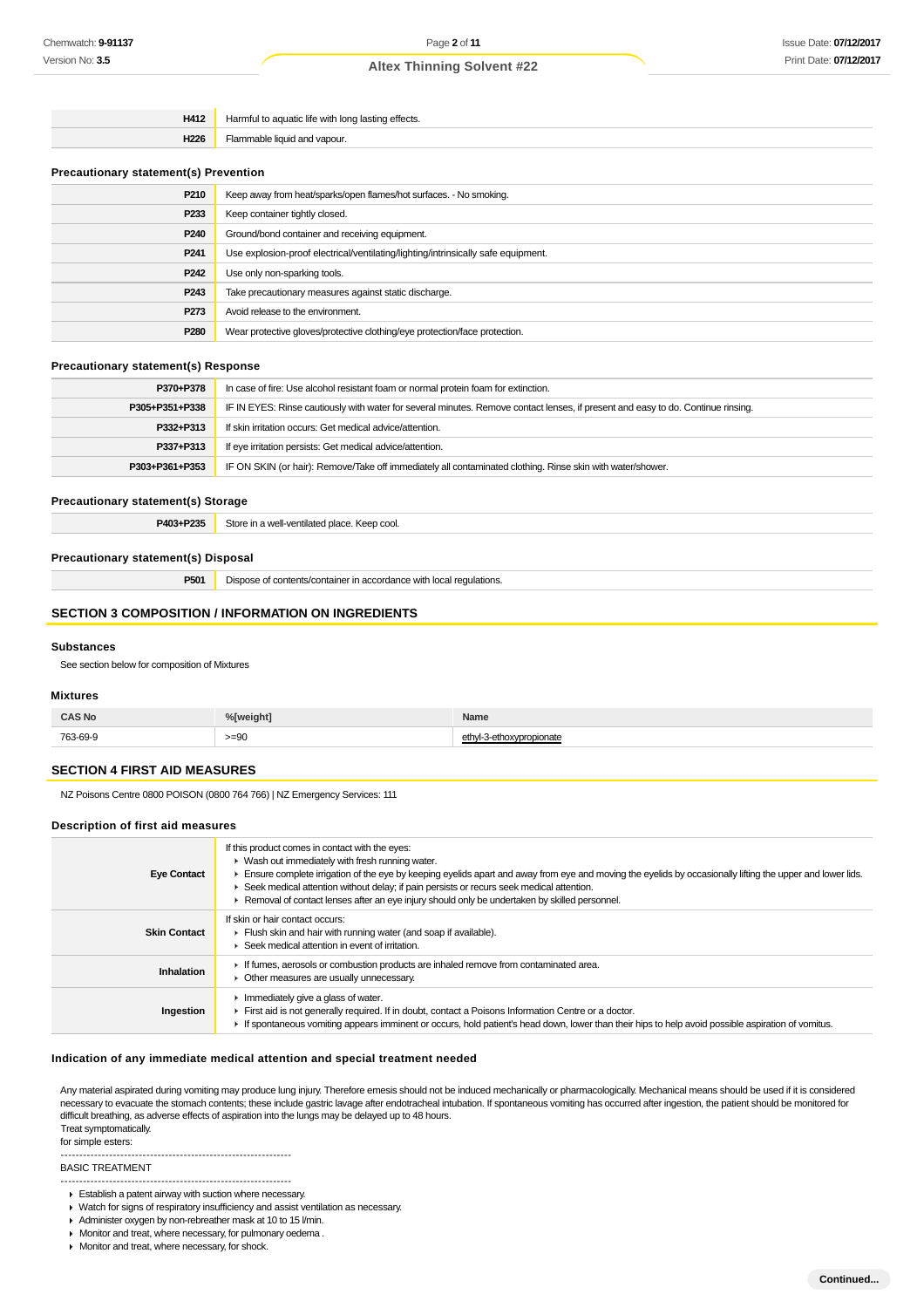DO NOT use emetics. Where ingestion is suspected rinse mouth and give up to 200 ml water (5 ml/kg recommended) for dilution where patient is able to swallow, has a strong gag reflex and does not drool.

Give activated charcoal.

ADVANCED TREATMENT

- -------------------------------------------------------------- Consider orotracheal or nasotracheal intubation for airway control in unconscious patient or where respiratory arrest has occurred.
- Positive-pressure ventilation using a bag-valve mask might be of use.
- **Monitor and treat, where necessary, for arrhythmias.**

--------------------------------------------------------------

- Start an IV D5W TKO. If signs of hypovolaemia are present use lactated Ringers solution. Fluid overload might create complications.
- Drug therapy should be considered for pulmonary oedema.
- Hypotension with signs of hypovolaemia requires the cautious administration of fluids. Fluid overload might create complications.
- Treat seizures with diazepam.
- Proparacaine hydrochloride should be used to assist eye irrigation. --------------------------------------------------------------

EMERGENCY DEPARTMENT

- --------------------------------------------------------------
- Laboratory analysis of complete blood count, serum electrolytes, BUN, creatinine, glucose, urinalysis, baseline for serum aminotransferases (ALT and AST), calcium, phosphorus and magnesium, may assist in establishing a treatment regime. Other useful analyses include anion and osmolar gaps, arterial blood gases (ABGs), chest radiographs and electrocardiograph.
- Positive end-expiratory pressure (PEEP)-assisted ventilation may be required for acute parenchymal injury or adult respiratory distress syndrome.
- ▶ Consult a toxicologist as necessary.

BRONSTEIN, A.C. and CURRANCE, P.L. EMERGENCY CARE FOR HAZARDOUS MATERIALS EXPOSURE: 2nd Ed. 1994

### **SECTION 5 FIREFIGHTING MEASURES**

#### **Extinguishing media**

- Alcohol stable foam.
- Dry chemical powder.
- $\overrightarrow{BCF}$  (where regulations permit).
- Carbon dioxide. Water spray or fog - Large fires only.

#### **Special hazards arising from the substrate or mixture**

| <b>Fire Incompatibility</b>    | Avoid contamination with oxidising agents i.e. nitrates, oxidising acids, chlorine bleaches, pool chlorine etc. as ignition may result                                                                                                                                                                                                                                                                                                                                                                                                                                                                                                                                                                                        |  |
|--------------------------------|-------------------------------------------------------------------------------------------------------------------------------------------------------------------------------------------------------------------------------------------------------------------------------------------------------------------------------------------------------------------------------------------------------------------------------------------------------------------------------------------------------------------------------------------------------------------------------------------------------------------------------------------------------------------------------------------------------------------------------|--|
| <b>Advice for firefighters</b> |                                                                                                                                                                                                                                                                                                                                                                                                                                                                                                                                                                                                                                                                                                                               |  |
| <b>Fire Fighting</b>           | Alert Fire Brigade and tell them location and nature of hazard.<br>• May be violently or explosively reactive.<br>▶ Wear breathing apparatus plus protective gloves.<br>► Prevent, by any means available, spillage from entering drains or water course.<br>If safe, switch off electrical equipment until vapour fire hazard removed.<br>► Use water delivered as a fine spray to control fire and cool adjacent area.<br>Avoid spraying water onto liquid pools.<br>DO NOT approach containers suspected to be hot.<br>• Cool fire exposed containers with water spray from a protected location.<br>If safe to do so, remove containers from path of fire.                                                                |  |
| <b>Fire/Explosion Hazard</b>   | Liquid and vapour are flammable.<br>• Moderate fire hazard when exposed to heat or flame.<br>• Vapour forms an explosive mixture with air.<br>• Moderate explosion hazard when exposed to heat or flame.<br>▶ Vapour may travel a considerable distance to source of ignition.<br>Heating may cause expansion or decomposition leading to violent rupture of containers.<br>• On combustion, may emit toxic fumes of carbon monoxide (CO).<br>Combustion products include:<br>carbon monoxide (CO)<br>carbon dioxide (CO2)<br>other pyrolysis products typical of burning organic material.<br><b>WARNING:</b> Long standing in contact with air and light may result in the formation<br>of potentially explosive peroxides. |  |

#### **SECTION 6 ACCIDENTAL RELEASE MEASURES**

#### **Personal precautions, protective equipment and emergency procedures**

See section 8

#### **Environmental precautions**

See section 12

#### **Methods and material for containment and cleaning up**

| <b>Minor Spills</b> | Remove all ignition sources.<br>$\triangleright$ Clean up all spills immediately.<br>Avoid breathing vapours and contact with skin and eyes.<br>$\triangleright$ Control personal contact with the substance, by using protective equipment.<br>• Contain and absorb small quantities with vermiculite or other absorbent material.<br>$\triangleright$ Wipe up.<br>• Collect residues in a flammable waste container. |
|---------------------|------------------------------------------------------------------------------------------------------------------------------------------------------------------------------------------------------------------------------------------------------------------------------------------------------------------------------------------------------------------------------------------------------------------------|
| <b>Major Spills</b> | $\triangleright$ Clear area of personnel and move upwind.<br>Alert Fire Brigade and tell them location and nature of hazard.<br>May be violently or explosively reactive.                                                                                                                                                                                                                                              |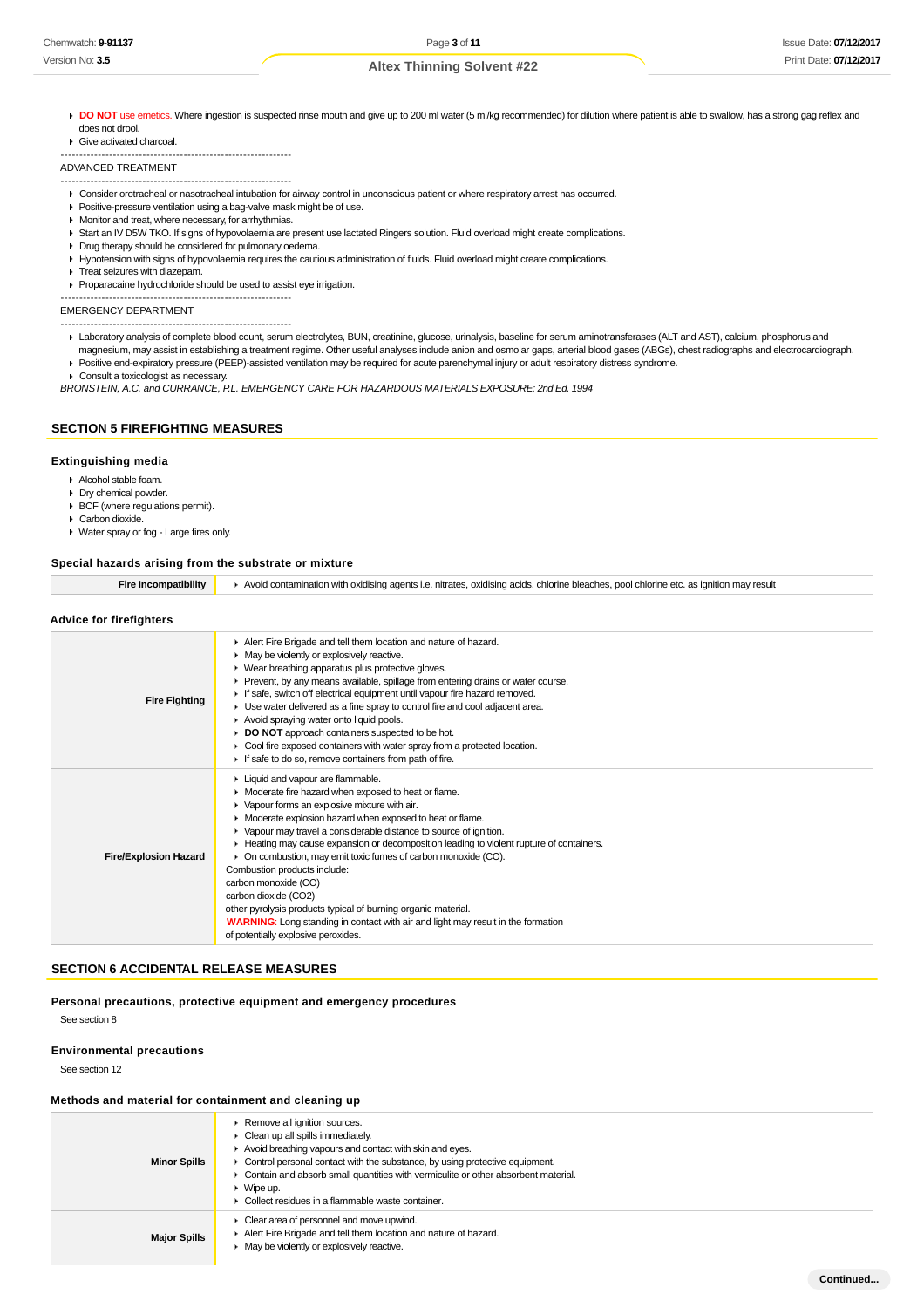# **SECTION 7 HANDLING AND STORAGE**

#### **Precautions for safe handling**

| Chemwatch: 9-91137                    | Page 4 of 11<br><b>Issue Date: 07/12/201</b>                                                                                                                          |
|---------------------------------------|-----------------------------------------------------------------------------------------------------------------------------------------------------------------------|
| Version No: 3.5                       | Print Date: 07/12/201                                                                                                                                                 |
|                                       | <b>Altex Thinning Solvent #22</b>                                                                                                                                     |
|                                       |                                                                                                                                                                       |
|                                       |                                                                                                                                                                       |
|                                       | • Wear breathing apparatus plus protective gloves.                                                                                                                    |
|                                       | Prevent, by any means available, spillage from entering drains or water course.                                                                                       |
|                                       | Consider evacuation (or protect in place).                                                                                                                            |
|                                       | • No smoking, naked lights or ignition sources.                                                                                                                       |
|                                       | Increase ventilation.<br>▶ Stop leak if safe to do so.                                                                                                                |
|                                       | • Water spray or fog may be used to disperse /absorb vapour.                                                                                                          |
|                                       | Contain spill with sand, earth or vermiculite.                                                                                                                        |
|                                       | • Use only spark-free shovels and explosion proof equipment.                                                                                                          |
|                                       | • Collect recoverable product into labelled containers for recycling.                                                                                                 |
|                                       | Absorb remaining product with sand, earth or vermiculite.                                                                                                             |
|                                       | • Collect solid residues and seal in labelled drums for disposal.                                                                                                     |
|                                       | • Wash area and prevent runoff into drains.<br>If contamination of drains or waterways occurs, advise emergency services.                                             |
|                                       |                                                                                                                                                                       |
|                                       | Personal Protective Equipment advice is contained in Section 8 of the SDS.                                                                                            |
|                                       |                                                                                                                                                                       |
| <b>SECTION 7 HANDLING AND STORAGE</b> |                                                                                                                                                                       |
|                                       |                                                                                                                                                                       |
|                                       |                                                                                                                                                                       |
| Precautions for safe handling         |                                                                                                                                                                       |
|                                       | • Containers, even those that have been emptied, may contain explosive vapours.                                                                                       |
|                                       | • Do NOT cut, drill, grind, weld or perform similar operations on or near containers.                                                                                 |
|                                       | Avoid all personal contact, including inhalation.                                                                                                                     |
|                                       | • Wear protective clothing when risk of overexposure occurs.                                                                                                          |
|                                       | • Use in a well-ventilated area.<br>Prevent concentration in hollows and sumps.                                                                                       |
|                                       | DO NOT enter confined spaces until atmosphere has been checked.                                                                                                       |
|                                       | Avoid smoking, naked lights or ignition sources.                                                                                                                      |
|                                       | Avoid generation of static electricity.                                                                                                                               |
|                                       | DO NOT use plastic buckets.                                                                                                                                           |
| Safe handling                         | Earth all lines and equipment.                                                                                                                                        |
|                                       | • Use spark-free tools when handling.                                                                                                                                 |
|                                       | Avoid contact with incompatible materials.<br><b>Notable 10 When handling, DO NOT</b> eat, drink or smoke.                                                            |
|                                       | ► Keep containers securely sealed when not in use.                                                                                                                    |
|                                       | Avoid physical damage to containers.                                                                                                                                  |
|                                       | Always wash hands with soap and water after handling.                                                                                                                 |
|                                       | ▶ Work clothes should be laundered separately.                                                                                                                        |
|                                       | • Use good occupational work practice.                                                                                                                                |
|                                       | ► Observe manufacturer's storage and handling recommendations contained within this SDS.                                                                              |
|                                       | Atmosphere should be regularly checked against established exposure standards to ensure safe working conditions.                                                      |
|                                       | Store in original containers in approved flammable liquid storage area.                                                                                               |
|                                       | Store away from incompatible materials in a cool, dry, well-ventilated area.                                                                                          |
|                                       | DO NOT store in pits, depressions, basements or areas where vapours may be trapped.<br>• No smoking, naked lights, heat or ignition sources.                          |
|                                       | ▶ Storage areas should be clearly identified, well illuminated, clear of obstruction and accessible only to trained and authorised personnel - adequate               |
|                                       | security must be provided so that unauthorised personnel do not have access.                                                                                          |
|                                       | ► Store according to applicable regulations for flammable materials for storage tanks, containers, piping, buildings, rooms, cabinets, allowable quantities           |
|                                       | and minimum storage distances.                                                                                                                                        |
|                                       | • Use non-sparking ventilation systems, approved explosion proof equipment and intrinsically safe electrical systems.                                                 |
| <b>Other information</b>              | ► Have appropriate extinguishing capability in storage area (e.g. portable fire extinguishers - dry chemical, foam or carbon dioxide) and flammable gas<br>detectors. |
|                                       | ▶ Keep adsorbents for leaks and spills readily available.                                                                                                             |
|                                       | Protect containers against physical damage and check regularly for leaks.                                                                                             |
|                                       | • Observe manufacturer's storage and handling recommendations contained within this SDS.                                                                              |
|                                       | In addition, for tank storages (where appropriate):                                                                                                                   |
|                                       | ► Store in grounded, properly designed and approved vessels and away from incompatible materials.                                                                     |
|                                       | For bulk storages, consider use of floating roof or nitrogen blanketed vessels; where venting to atmosphere is possible, equip storage tank vents with                |
|                                       | flame arrestors; inspect tank vents during winter conditions for vapour/ice build-up.<br>Storage tanks should be above ground and diked to hold entire contents.      |
|                                       |                                                                                                                                                                       |
|                                       |                                                                                                                                                                       |
|                                       | Conditions for safe storage, including any incompatibilities                                                                                                          |
|                                       | ▶ Packing as supplied by manufacturer.                                                                                                                                |
|                                       | • Plastic containers may only be used if approved for flammable liquid.                                                                                               |
|                                       | • Check that containers are clearly labelled and free from leaks.                                                                                                     |
|                                       | For low viscosity materials (i) : Drums and jerry cans must be of the non-removable head type. (ii) : Where a can is to be used as an inner package, the              |
|                                       | can must have a screwed enclosure.                                                                                                                                    |
| Suitable container                    | ▶ For materials with a viscosity of at least 2680 cSt. (23 deg. C)<br>For manufactured product having a viscosity of at least 250 cSt. (23 deg. C)                    |
|                                       | ► Manufactured product that requires stirring before use and having a viscosity of at least 20 cSt (25 deg. C): (i) Removable head packaging; (ii) Cans               |
|                                       | with friction closures and (iii) low pressure tubes and cartridges may be used.                                                                                       |
|                                       | > Where combination packages are used, and the inner packages are of glass, there must be sufficient inert cushioning material in contact with inner and              |
|                                       | outer packages                                                                                                                                                        |
|                                       | In addition, where inner packagings are glass and contain liquids of packing group I there must be sufficient inert absorbent to absorb any spillage,                 |
|                                       | unless the outer packaging is a close fitting moulded plastic box and the substances are not incompatible with the plastic.                                           |
|                                       | Esters react with acids to liberate heat along with alcohols and acids.                                                                                               |
|                                       | ► Strong oxidising acids may cause a vigorous reaction with esters that is sufficiently exothermic to ignite the reaction products.                                   |
| Storage incompatibility               | • Heat is also generated by the interaction of esters with caustic solutions.                                                                                         |
|                                       | Flammable hydrogen is generated by mixing esters with alkali metals and hydrides.<br>Esters may be incompatible with aliphatic amines and nitrates.                   |

# **Conditions for safe storage, including any incompatibilities**

| Suitable container      | • Packing as supplied by manufacturer.<br>• Plastic containers may only be used if approved for flammable liquid.<br>• Check that containers are clearly labelled and free from leaks.<br>For low viscosity materials (i): Drums and jerry cans must be of the non-removable head type. (ii): Where a can is to be used as an inner package, the<br>can must have a screwed enclosure.<br>For materials with a viscosity of at least 2680 cSt. (23 deg. C)<br>For manufactured product having a viscosity of at least 250 cSt. (23 deg. C)<br>• Manufactured product that requires stirring before use and having a viscosity of at least 20 cSt (25 deg. C): (i) Removable head packaging; (ii) Cans<br>with friction closures and (iii) low pressure tubes and cartridges may be used.<br>> Where combination packages are used, and the inner packages are of glass, there must be sufficient inert cushioning material in contact with inner and<br>outer packages<br>In addition, where inner packagings are glass and contain liquids of packing group I there must be sufficient inert absorbent to absorb any spillage,<br>unless the outer packaging is a close fitting moulded plastic box and the substances are not incompatible with the plastic. |
|-------------------------|----------------------------------------------------------------------------------------------------------------------------------------------------------------------------------------------------------------------------------------------------------------------------------------------------------------------------------------------------------------------------------------------------------------------------------------------------------------------------------------------------------------------------------------------------------------------------------------------------------------------------------------------------------------------------------------------------------------------------------------------------------------------------------------------------------------------------------------------------------------------------------------------------------------------------------------------------------------------------------------------------------------------------------------------------------------------------------------------------------------------------------------------------------------------------------------------------------------------------------------------------------------|
| Storage incompatibility | Esters react with acids to liberate heat along with alcohols and acids.<br>► Strong oxidising acids may cause a vigorous reaction with esters that is sufficiently exothermic to ignite the reaction products.<br>Heat is also generated by the interaction of esters with caustic solutions.<br>Flammable hydrogen is generated by mixing esters with alkali metals and hydrides.<br>Esters may be incompatible with aliphatic amines and nitrates.                                                                                                                                                                                                                                                                                                                                                                                                                                                                                                                                                                                                                                                                                                                                                                                                           |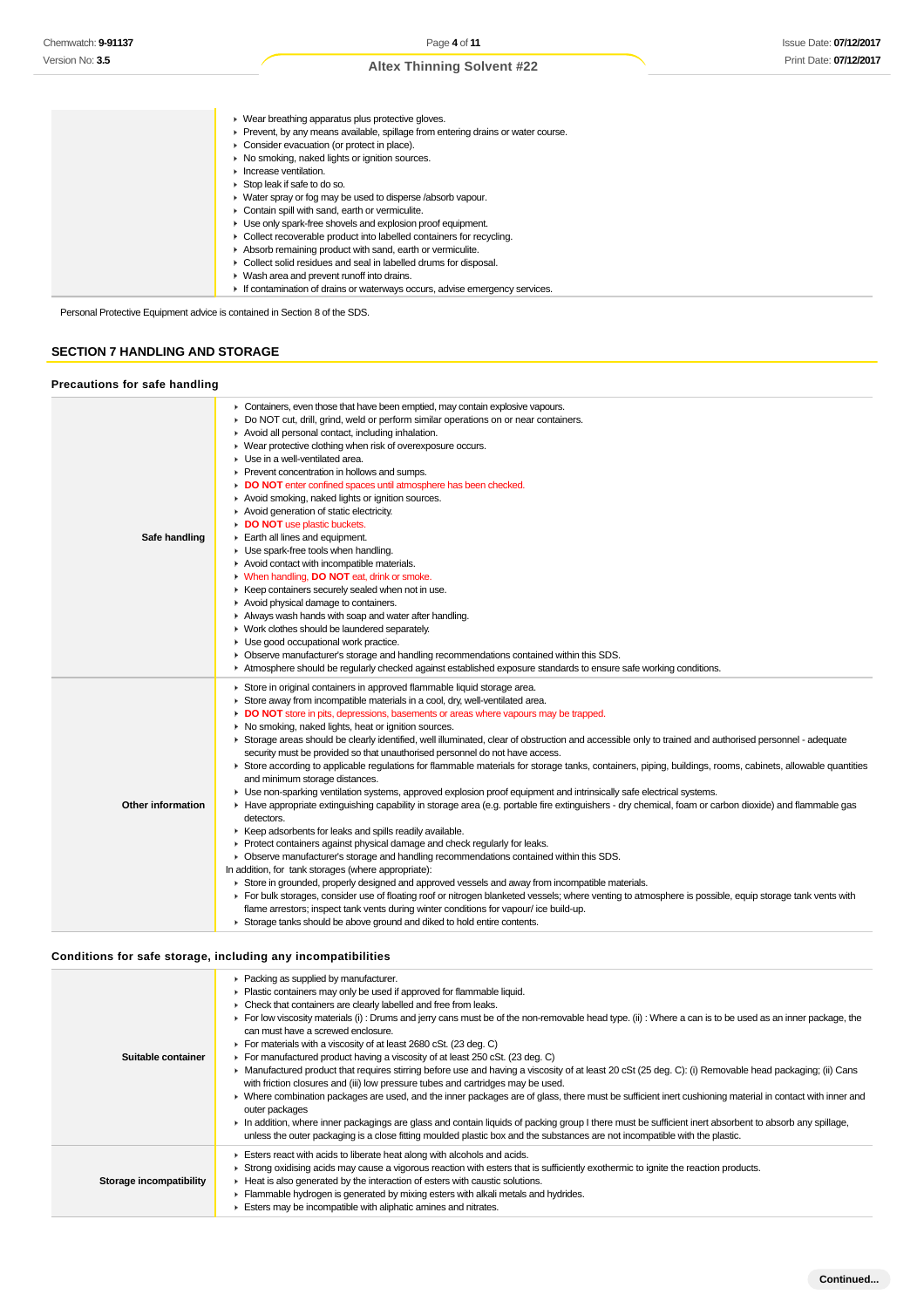

 $\begin{array}{ccc} \mathbf{X} & -$  Must not be stored together<br>  $\mathbf{0} & -$  May be stored together with

**0** — May be stored together with specific preventions

**+** — May be stored together

# **SECTION 8 EXPOSURE CONTROLS / PERSONAL PROTECTION**

#### **Control parameters**

### **OCCUPATIONAL EXPOSURE LIMITS (OEL)**

**INGREDIENT DATA**

Not Available

### **EMERGENCY LIMITS**

| Ingredient               | <b>Material name</b>                                               |                     | TEEL-1    | TEEL-2 | TEEL-3  |
|--------------------------|--------------------------------------------------------------------|---------------------|-----------|--------|---------|
| ethyl-3-ethoxypropionate | Propionic acid, 3-ethoxy-, ethyl ester; (Ethyl-3-ethoxypropionate) |                     | $1.6$ ppm | 18 ppm | 110 ppm |
|                          |                                                                    |                     |           |        |         |
| Ingredient               | <b>Original IDLH</b>                                               | <b>Revised IDLH</b> |           |        |         |
| ethyl-3-ethoxypropionate | Not Available                                                      | Not Available       |           |        |         |

#### **Exposure controls**

|                                     | Engineering controls are used to remove a hazard or place a barrier between the worker and the hazard. Well-designed engineering controls can be<br>highly effective in protecting workers and will typically be independent of worker interactions to provide this high level of protection.<br>The basic types of engineering controls are:<br>Process controls which involve changing the way a job activity or process is done to reduce the risk.<br>Enclosure and/or isolation of emission source which keeps a selected hazard "physically" away from the worker and ventilation that strategically "adds" and<br>"removes" air in the work environment. Ventilation can remove or dilute an air contaminant if designed properly. The design of a ventilation system must<br>match the particular process and chemical or contaminant in use.<br>Employers may need to use multiple types of controls to prevent employee overexposure.<br>For flammable liquids and flammable gases, local exhaust ventilation or a process enclosure ventilation system may be required. Ventilation equipment<br>should be explosion-resistant.<br>Air contaminants generated in the workplace possess varying "escape" velocities which, in turn, determine the "capture velocities" of fresh circulating air<br>required to effectively remove the contaminant. |                                  |                                              |  |
|-------------------------------------|--------------------------------------------------------------------------------------------------------------------------------------------------------------------------------------------------------------------------------------------------------------------------------------------------------------------------------------------------------------------------------------------------------------------------------------------------------------------------------------------------------------------------------------------------------------------------------------------------------------------------------------------------------------------------------------------------------------------------------------------------------------------------------------------------------------------------------------------------------------------------------------------------------------------------------------------------------------------------------------------------------------------------------------------------------------------------------------------------------------------------------------------------------------------------------------------------------------------------------------------------------------------------------------------------------------------------------------------------------------|----------------------------------|----------------------------------------------|--|
|                                     | Type of Contaminant:                                                                                                                                                                                                                                                                                                                                                                                                                                                                                                                                                                                                                                                                                                                                                                                                                                                                                                                                                                                                                                                                                                                                                                                                                                                                                                                                         |                                  | Air Speed:                                   |  |
|                                     | solvent, vapours, degreasing etc., evaporating from tank (in still air).                                                                                                                                                                                                                                                                                                                                                                                                                                                                                                                                                                                                                                                                                                                                                                                                                                                                                                                                                                                                                                                                                                                                                                                                                                                                                     |                                  | $0.25 - 0.5$ m/s<br>$(50-100)$<br>f/min.)    |  |
| Appropriate engineering<br>controls | aerosols, fumes from pouring operations, intermittent container filling, low speed conveyer transfers, welding, spray drift, plating acid<br>fumes, pickling (released at low velocity into zone of active generation)                                                                                                                                                                                                                                                                                                                                                                                                                                                                                                                                                                                                                                                                                                                                                                                                                                                                                                                                                                                                                                                                                                                                       |                                  | $0.5 - 1$ m/s<br>$(100 - 200)$<br>$f/min.$ ) |  |
|                                     | direct spray, spray painting in shallow booths, drum filling, conveyer loading, crusher dusts, gas discharge (active generation into zone<br>of rapid air motion)                                                                                                                                                                                                                                                                                                                                                                                                                                                                                                                                                                                                                                                                                                                                                                                                                                                                                                                                                                                                                                                                                                                                                                                            |                                  | $1-2.5$ m/s<br>$(200 - 500)$<br>$f/min.$ )   |  |
|                                     | Within each range the appropriate value depends on:                                                                                                                                                                                                                                                                                                                                                                                                                                                                                                                                                                                                                                                                                                                                                                                                                                                                                                                                                                                                                                                                                                                                                                                                                                                                                                          |                                  |                                              |  |
|                                     | Lower end of the range<br>Upper end of the range                                                                                                                                                                                                                                                                                                                                                                                                                                                                                                                                                                                                                                                                                                                                                                                                                                                                                                                                                                                                                                                                                                                                                                                                                                                                                                             |                                  |                                              |  |
|                                     | 1: Room air currents minimal or favourable to capture                                                                                                                                                                                                                                                                                                                                                                                                                                                                                                                                                                                                                                                                                                                                                                                                                                                                                                                                                                                                                                                                                                                                                                                                                                                                                                        | 1: Disturbing room air currents  |                                              |  |
|                                     | 2: Contaminants of low toxicity or of nuisance value only.                                                                                                                                                                                                                                                                                                                                                                                                                                                                                                                                                                                                                                                                                                                                                                                                                                                                                                                                                                                                                                                                                                                                                                                                                                                                                                   | 2: Contaminants of high toxicity |                                              |  |
|                                     | 3: Intermittent, low production.                                                                                                                                                                                                                                                                                                                                                                                                                                                                                                                                                                                                                                                                                                                                                                                                                                                                                                                                                                                                                                                                                                                                                                                                                                                                                                                             | 3: High production, heavy use    |                                              |  |
|                                     | 4: Large hood or large air mass in motion                                                                                                                                                                                                                                                                                                                                                                                                                                                                                                                                                                                                                                                                                                                                                                                                                                                                                                                                                                                                                                                                                                                                                                                                                                                                                                                    | 4: Small hood-local control only |                                              |  |
|                                     | Simple theory shows that air velocity falls rapidly with distance away from the opening of a simple extraction pipe. Velocity generally decreases with the<br>square of distance from the extraction point (in simple cases). Therefore the air speed at the extraction point should be adjusted, accordingly, after<br>reference to distance from the contaminating source. The air velocity at the extraction fan, for example, should be a minimum of 1-2 m/s (200-400 f/min.) for<br>extraction of solvents generated in a tank 2 meters distant from the extraction point. Other mechanical considerations, producing performance deficits within<br>the extraction apparatus, make it essential that theoretical air velocities are multiplied by factors of 10 or more when extraction systems are installed or<br>used.                                                                                                                                                                                                                                                                                                                                                                                                                                                                                                                              |                                  |                                              |  |
| <b>Personal protection</b>          |                                                                                                                                                                                                                                                                                                                                                                                                                                                                                                                                                                                                                                                                                                                                                                                                                                                                                                                                                                                                                                                                                                                                                                                                                                                                                                                                                              |                                  |                                              |  |
|                                     |                                                                                                                                                                                                                                                                                                                                                                                                                                                                                                                                                                                                                                                                                                                                                                                                                                                                                                                                                                                                                                                                                                                                                                                                                                                                                                                                                              |                                  |                                              |  |

▶ Safety glasses with side shields. ▶ Chemical goggles.

**Eye and face protection**

Contact lenses may pose a special hazard; soft contact lenses may absorb and concentrate irritants. A written policy document, describing the wearing of lenses or restrictions on use, should be created for each workplace or task. This should include a review of lens absorption and adsorption for the class of chemicals in use and an account of injury experience. Medical and first-aid personnel should be trained in their removal and suitable equipment should be readily available. In the event of chemical exposure, begin eye irrigation immediately and remove contact lens as soon as practicable. Lens should be removed at the first signs of eye redness or irritation - lens should be removed in a clean environment only after workers have washed hands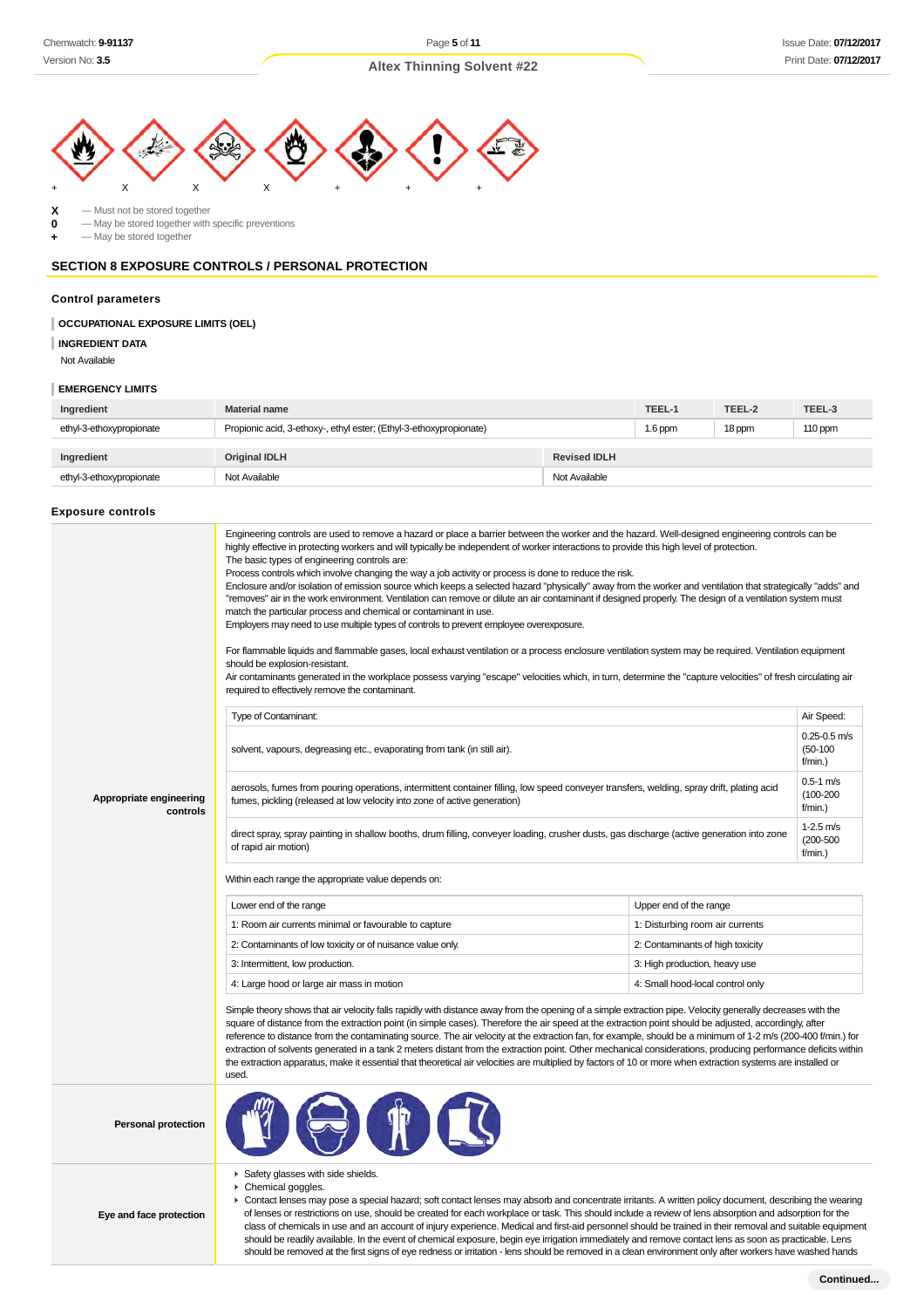|                        | ▶ thoroughly. [CDC NIOSH Current Intelligence Bulletin 59], [AS/NZS 1336 or national equivalent]                                                                                                                                                                                                                                                                                                                                                                                                                                                                                                                                                                                                                                                                                                                                                                                                                                                                                                                                                                                                                                                                                                                                                                                                                                                                                                                                                                                                                                                                                                                                                                                                                                                                                                                                                                                                                                                                                                                                                                                                                                                                                                                                                                                                                                                                                                                                                                                                                                                                                                                                                                                                                                                                                                                                                                                                                                                                                                                                                                                                                                                                                                                                                                                                                                                                                                                                                                                                                                             |  |  |
|------------------------|----------------------------------------------------------------------------------------------------------------------------------------------------------------------------------------------------------------------------------------------------------------------------------------------------------------------------------------------------------------------------------------------------------------------------------------------------------------------------------------------------------------------------------------------------------------------------------------------------------------------------------------------------------------------------------------------------------------------------------------------------------------------------------------------------------------------------------------------------------------------------------------------------------------------------------------------------------------------------------------------------------------------------------------------------------------------------------------------------------------------------------------------------------------------------------------------------------------------------------------------------------------------------------------------------------------------------------------------------------------------------------------------------------------------------------------------------------------------------------------------------------------------------------------------------------------------------------------------------------------------------------------------------------------------------------------------------------------------------------------------------------------------------------------------------------------------------------------------------------------------------------------------------------------------------------------------------------------------------------------------------------------------------------------------------------------------------------------------------------------------------------------------------------------------------------------------------------------------------------------------------------------------------------------------------------------------------------------------------------------------------------------------------------------------------------------------------------------------------------------------------------------------------------------------------------------------------------------------------------------------------------------------------------------------------------------------------------------------------------------------------------------------------------------------------------------------------------------------------------------------------------------------------------------------------------------------------------------------------------------------------------------------------------------------------------------------------------------------------------------------------------------------------------------------------------------------------------------------------------------------------------------------------------------------------------------------------------------------------------------------------------------------------------------------------------------------------------------------------------------------------------------------------------------------|--|--|
| <b>Skin protection</b> | See Hand protection below                                                                                                                                                                                                                                                                                                                                                                                                                                                                                                                                                                                                                                                                                                                                                                                                                                                                                                                                                                                                                                                                                                                                                                                                                                                                                                                                                                                                                                                                                                                                                                                                                                                                                                                                                                                                                                                                                                                                                                                                                                                                                                                                                                                                                                                                                                                                                                                                                                                                                                                                                                                                                                                                                                                                                                                                                                                                                                                                                                                                                                                                                                                                                                                                                                                                                                                                                                                                                                                                                                                    |  |  |
| Hands/feet protection  | For esters:<br>► Do NOT use natural rubber, butyl rubber, EPDM or polystyrene-containing materials.<br>The selection of suitable gloves does not only depend on the material, but also on further marks of quality which vary from manufacturer to manufacturer.<br>Where the chemical is a preparation of several substances, the resistance of the glove material can not be calculated in advance and has therefore to be<br>checked prior to the application.<br>The exact break through time for substances has to be obtained from the manufacturer of the protective gloves and has to be observed when making a final<br>choice.<br>Personal hygiene is a key element of effective hand care. Gloves must only be worn on clean hands. After using gloves, hands should be washed and dried<br>thoroughly. Application of a non-perfumed moisturizer is recommended.<br>Suitability and durability of glove type is dependent on usage. Important factors in the selection of gloves include:<br>frequency and duration of contact,<br>chemical resistance of glove material,<br>glove thickness and<br>dexterity<br>Select gloves tested to a relevant standard (e.g. Europe EN 374, US F739, AS/NZS 2161.1 or national equivalent).<br>When prolonged or frequently repeated contact may occur, a glove with a protection class of 5 or higher (breakthrough time greater than<br>240 minutes according to EN 374, AS/NZS 2161.10.1 or national equivalent) is recommended.<br>When only brief contact is expected, a glove with a protection class of 3 or higher (breakthrough time greater than 60 minutes according<br>to EN 374, AS/NZS 2161.10.1 or national equivalent) is recommended.<br>Some glove polymer types are less affected by movement and this should be taken into account when considering gloves for long-term<br>use.<br>Contaminated gloves should be replaced.<br>$\ddot{\phantom{a}}$<br>For general applications, gloves with a thickness typically greater than 0.35 mm, are recommended.<br>It should be emphasised that glove thickness is not necessarily a good predictor of glove resistance to a specific chemical, as the permeation efficiency of<br>the glove will be dependent on the exact composition of the glove material. Therefore, glove selection should also be based on consideration of the task<br>requirements and knowledge of breakthrough times.<br>Glove thickness may also vary depending on the glove manufacturer, the glove type and the glove model. Therefore, the manufacturers' technical data<br>should always be taken into account to ensure selection of the most appropriate glove for the task.<br>Note: Depending on the activity being conducted, gloves of varying thickness may be required for specific tasks. For example:<br>Thinner gloves (down to 0.1 mm or less) may be required where a high degree of manual dexterity is needed. However, these gloves are<br>only likely to give short duration protection and would normally be just for single use applications, then disposed of.<br>Thicker gloves (up to 3 mm or more) may be required where there is a mechanical (as well as a chemical) risk i.e. where there is<br>abrasion or puncture potential<br>Gloves must only be worn on clean hands. After using gloves, hands should be washed and dried thoroughly. Application of a non-perfumed moisturiser is<br>recommended.<br>▶ Wear chemical protective gloves, e.g. PVC.<br>▶ Wear safety footwear or safety gumboots, e.g. Rubber |  |  |
|                        |                                                                                                                                                                                                                                                                                                                                                                                                                                                                                                                                                                                                                                                                                                                                                                                                                                                                                                                                                                                                                                                                                                                                                                                                                                                                                                                                                                                                                                                                                                                                                                                                                                                                                                                                                                                                                                                                                                                                                                                                                                                                                                                                                                                                                                                                                                                                                                                                                                                                                                                                                                                                                                                                                                                                                                                                                                                                                                                                                                                                                                                                                                                                                                                                                                                                                                                                                                                                                                                                                                                                              |  |  |
| <b>Body protection</b> | See Other protection below                                                                                                                                                                                                                                                                                                                                                                                                                                                                                                                                                                                                                                                                                                                                                                                                                                                                                                                                                                                                                                                                                                                                                                                                                                                                                                                                                                                                                                                                                                                                                                                                                                                                                                                                                                                                                                                                                                                                                                                                                                                                                                                                                                                                                                                                                                                                                                                                                                                                                                                                                                                                                                                                                                                                                                                                                                                                                                                                                                                                                                                                                                                                                                                                                                                                                                                                                                                                                                                                                                                   |  |  |
| Other protection       | • Overalls.<br>▶ PVC Apron.<br>▶ PVC protective suit may be required if exposure severe.<br>Eyewash unit.<br>Ensure there is ready access to a safety shower.<br>Some plastic personal protective equipment (PPE) (e.g. gloves, aprons, overshoes) are not recommended as they may produce static<br>electricity.<br>For large scale or continuous use wear tight-weave non-static clothing (no metallic fasteners, cuffs or pockets).<br>$\cdot$<br>Non sparking safety or conductive footwear should be considered. Conductive footwear describes a boot or shoe with a sole made from a<br>conductive compound chemically bound to the bottom components, for permanent control to electrically ground the foot an shall dissipate static<br>electricity from the body to reduce the possibility of ignition of volatile compounds. Electrical resistance must range between 0 to 500,000 ohms.<br>Conductive shoes should be stored in lockers close to the room in which they are worn. Personnel who have been issued conductive footwear<br>should not wear them from their place of work to their homes and return.                                                                                                                                                                                                                                                                                                                                                                                                                                                                                                                                                                                                                                                                                                                                                                                                                                                                                                                                                                                                                                                                                                                                                                                                                                                                                                                                                                                                                                                                                                                                                                                                                                                                                                                                                                                                                                                                                                                                                                                                                                                                                                                                                                                                                                                                                                                                                                                                                  |  |  |
| <b>Thermal hazards</b> | Not Available                                                                                                                                                                                                                                                                                                                                                                                                                                                                                                                                                                                                                                                                                                                                                                                                                                                                                                                                                                                                                                                                                                                                                                                                                                                                                                                                                                                                                                                                                                                                                                                                                                                                                                                                                                                                                                                                                                                                                                                                                                                                                                                                                                                                                                                                                                                                                                                                                                                                                                                                                                                                                                                                                                                                                                                                                                                                                                                                                                                                                                                                                                                                                                                                                                                                                                                                                                                                                                                                                                                                |  |  |

### **Respiratory protection**

**Cartridge respirators should never be used for emergency ingress or in areas of unknown vapour concentrations or oxygen content. The wearer must be warned to leave the contaminated area immediately on detecting any odours through the respirator. The odour may indicate that the mask is not functioning properly, that the vapour concentration is too high, or that the mask is not properly fitted. Because of these limitations, only restricted use of cartridge respirators is considered appropriate.** Selection of the Class and Type of respirator will depend upon the level of breathing zone contaminant and the chemical nature of the contaminant. Protection Factors (defined as the ratio of contaminant outside and inside the mask) may also be important.

| Required minimum protection factor | Maximum gas/vapour concentration present in air p.p.m. (by volume) | <b>Half-face Respirator</b> | <b>Full-Face Respirator</b> |
|------------------------------------|--------------------------------------------------------------------|-----------------------------|-----------------------------|
| up to 10                           | 1000                                                               | A-AUS / Class 1             | -                           |
| up to 50                           | 1000                                                               |                             | A-AUS / Class 1             |
| up to 50                           | 5000                                                               | Airline                     | $\overline{\phantom{a}}$    |
| up to 100                          | 5000                                                               | -                           | A-2                         |
| up to 100                          | 10000                                                              | -                           | A-3                         |
| $100+$                             |                                                                    | ۰                           | Airline**                   |

\* - Continuous Flow

\*\* - Continuous-flow or positive pressure demand.

A(All classes) = Organic vapours, B AUS or B1 = Acid gases, B2 = Acid gas or hydrogen cyanide(HCN), B3 = Acid gas or hydrogen cyanide(HCN), E = Sulfur dioxide(SO2), G = Agricultural chemicals, K = Ammonia(NH3), Hg = Mercury, NO = Oxides of nitrogen, MB = Methyl bromide, AX = Low boiling point organic compounds(below 65 deg C)

# **SECTION 9 PHYSICAL AND CHEMICAL PROPERTIES**

### **Information on basic physical and chemical properties**

| Appearance            | Clear Colour with Characteristic Odour |                              |      |
|-----------------------|----------------------------------------|------------------------------|------|
| <b>Physical state</b> | Liquid                                 | Relative density (Water = 1) | 0.95 |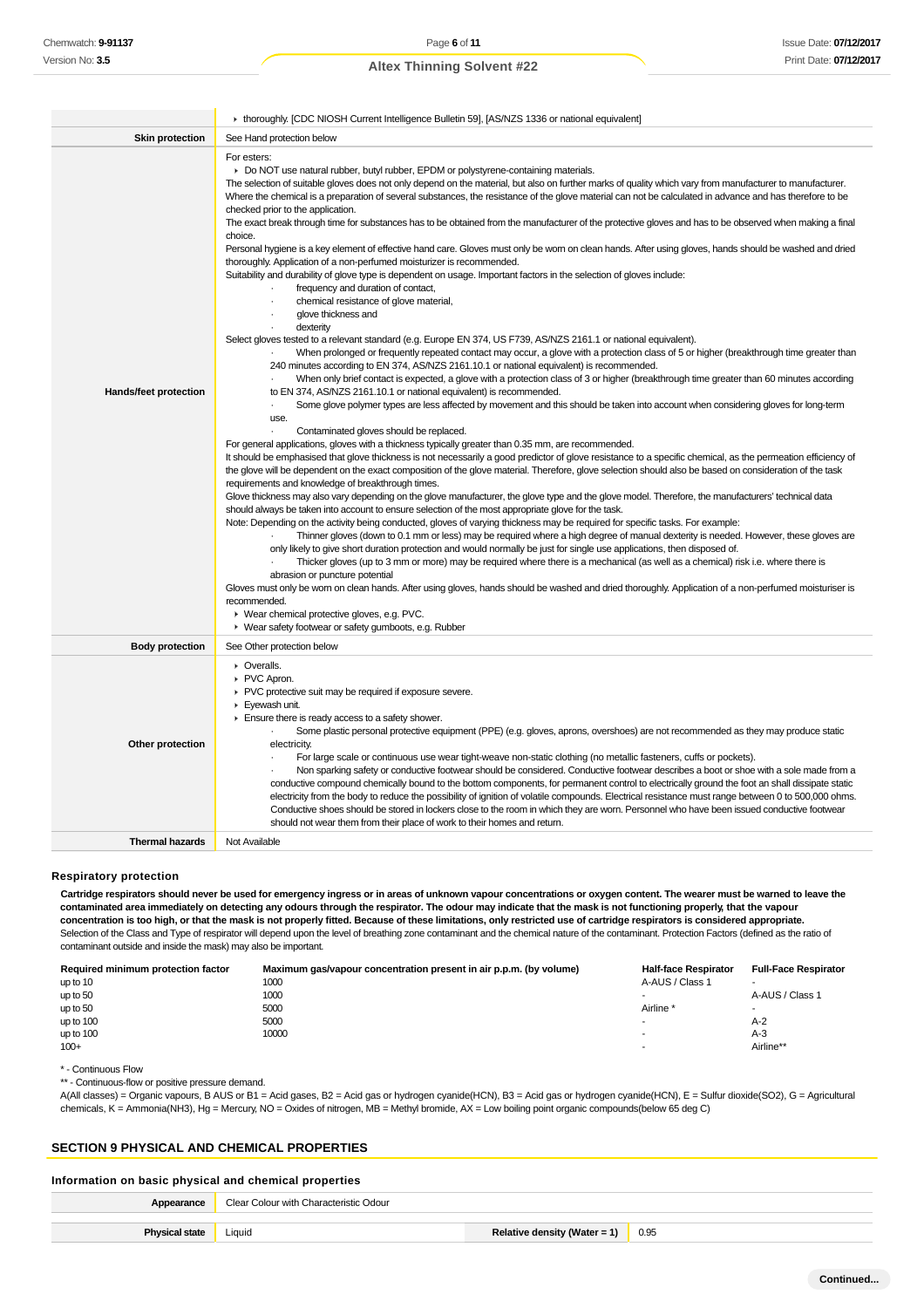| Odour                                             | Not Available  | Partition coefficient n-octanol /<br>water | Not Available |
|---------------------------------------------------|----------------|--------------------------------------------|---------------|
| <b>Odour threshold</b>                            | Not Available  | Auto-ignition temperature (°C)             | 377           |
| pH (as supplied)                                  | Not Available  | <b>Decomposition temperature</b>           | Not Available |
| Melting point / freezing point<br>(°C)            | Not Available  | Viscosity (cSt)                            | Not Available |
| Initial boiling point and boiling<br>range $(°C)$ | 170            | Molecular weight (g/mol)                   | Not Available |
| Flash point (°C)                                  | 58             | <b>Taste</b>                               | Not Available |
| <b>Evaporation rate</b>                           | $0.1$ BuAC = 1 | <b>Explosive properties</b>                | Not Available |
| Flammability                                      | Flammable.     | <b>Oxidising properties</b>                | Not Available |
| Upper Explosive Limit (%)                         | 12.1           | Surface Tension (dyn/cm or<br>$mN/m$ )     | Not Available |
| Lower Explosive Limit (%)                         | 1.1            | <b>Volatile Component (%vol)</b>           | 100           |
| Vapour pressure (kPa)                             | 0.1            | Gas group                                  | Not Available |
| Solubility in water (g/L)                         | Immiscible     | pH as a solution (1%)                      | Not Available |
| Vapour density $(Air = 1)$                        | 5.0            | VOC g/L                                    | 940.50        |

# **SECTION 10 STABILITY AND REACTIVITY**

| <b>Reactivity</b>                     | See section 7                                                                                                                                                                                                                                                                                                                                                                                                                                                                                                                                                                                                                                                                                                                                                                                                                                                                                                   |
|---------------------------------------|-----------------------------------------------------------------------------------------------------------------------------------------------------------------------------------------------------------------------------------------------------------------------------------------------------------------------------------------------------------------------------------------------------------------------------------------------------------------------------------------------------------------------------------------------------------------------------------------------------------------------------------------------------------------------------------------------------------------------------------------------------------------------------------------------------------------------------------------------------------------------------------------------------------------|
| <b>Chemical stability</b>             | • Polymerisation may occur at elevated temperatures.<br>• Polymerisation may be accompanied by generation of heat as exotherm.<br>$\blacktriangleright$ Process is self accelerating as heating causes more rapid polymerisation.<br>Exotherm may cause boiling with generation of acrid, toxic and flammable vapour.<br>• Polymerisation and exotherm may be violent if contamination with strong acids, amines or catalysts occurs.<br>• Polymerisation and exotherm of material in bulk may be uncontrollable and result in rupture of storage tanks.<br>• Polymerisation may occur if stabilising inhibitor becomes depleted by aging.<br>► Stabilising inhibitor requires dissolved oxygen to be present in liquid for effective action.<br>▶ Specific storage requirements must be met for stability on ageing and transport.<br>Presence of a stabilising inhibitor prevents/retards peroxide formation. |
| Possibility of hazardous<br>reactions | See section 7                                                                                                                                                                                                                                                                                                                                                                                                                                                                                                                                                                                                                                                                                                                                                                                                                                                                                                   |
| <b>Conditions to avoid</b>            | See section 7                                                                                                                                                                                                                                                                                                                                                                                                                                                                                                                                                                                                                                                                                                                                                                                                                                                                                                   |
| Incompatible materials                | See section 7                                                                                                                                                                                                                                                                                                                                                                                                                                                                                                                                                                                                                                                                                                                                                                                                                                                                                                   |
| Hazardous decomposition<br>products   | See section 5                                                                                                                                                                                                                                                                                                                                                                                                                                                                                                                                                                                                                                                                                                                                                                                                                                                                                                   |

# **SECTION 11 TOXICOLOGICAL INFORMATION**

# **Information on toxicological effects**

|                                   |                                                                                                                                                                                                                                                                                                                                                                                                                                                                                                                                                                                         |                                    | Nevertheless, good hygiene practice requires that exposure be kept to a minimum and that suitable control measures be used in an occupational setting.<br>If exposure to highly concentrated solvent atmosphere is prolonged this may lead to narcosis, unconsciousness, even coma and possible death. |
|-----------------------------------|-----------------------------------------------------------------------------------------------------------------------------------------------------------------------------------------------------------------------------------------------------------------------------------------------------------------------------------------------------------------------------------------------------------------------------------------------------------------------------------------------------------------------------------------------------------------------------------------|------------------------------------|--------------------------------------------------------------------------------------------------------------------------------------------------------------------------------------------------------------------------------------------------------------------------------------------------------|
| Ingestion                         | Swallowing of the liquid may cause aspiration into the lungs with the risk of chemical pneumonitis; serious consequences may result. (ICSC13733)<br>The material has NOT been classified by EC Directives or other classification systems as "harmful by ingestion". This is because of the lack of<br>corroborating animal or human evidence.                                                                                                                                                                                                                                          |                                    |                                                                                                                                                                                                                                                                                                        |
| <b>Skin Contact</b>               | The liquid may be able to be mixed with fats or oils and may degrease the skin, producing a skin reaction described as non-allergic contact dermatitis. The<br>material is unlikely to produce an irritant dermatitis as described in EC Directives.<br>Open cuts, abraded or irritated skin should not be exposed to this material<br>Entry into the blood-stream, through, for example, cuts, abrasions or lesions, may produce systemic injury with harmful effects. Examine the skin prior to the<br>use of the material and ensure that any external damage is suitably protected. |                                    |                                                                                                                                                                                                                                                                                                        |
| Eye                               | Limited evidence or practical experience suggests, that the material may cause eye irritation in a substantial number of individuals. Prolonged eye contact<br>may cause inflammation characterised by a temporary redness of the conjunctiva (similar to windburn).<br>The liquid produces a high level of eye discomfort and is capable of causing pain and severe conjunctivitis. Corneal injury may develop, with possible<br>permanent impairment of vision, if not promptly and adequately treated.                                                                               |                                    |                                                                                                                                                                                                                                                                                                        |
| Chronic                           | Long-term exposure to the product is not thought to produce chronic effects adverse to the health (as classified by EC Directives using animal models);<br>nevertheless exposure by all routes should be minimised as a matter of course.                                                                                                                                                                                                                                                                                                                                               |                                    |                                                                                                                                                                                                                                                                                                        |
| <b>Altex Thinning Solvent #22</b> | <b>TOXICITY</b><br>Not Available                                                                                                                                                                                                                                                                                                                                                                                                                                                                                                                                                        | <b>IRRITATION</b><br>Not Available |                                                                                                                                                                                                                                                                                                        |
| ethyl-3-ethoxypropionate          | <b>TOXICITY</b><br>Dermal (rabbit) LD50: 4076 mg/kg <sup>[2]</sup><br>Inhalation (rat) LC50: 1248.57375 mg/l/4h <sup>[2]</sup><br>Oral (rat) LD50: >3200 mg/kg <sup>[1]</sup>                                                                                                                                                                                                                                                                                                                                                                                                           |                                    | <b>IRRITATION</b><br>Eye (rabbit): 500mg/24h - mild<br>Skin (rabbit):10 mg/24h open mild                                                                                                                                                                                                               |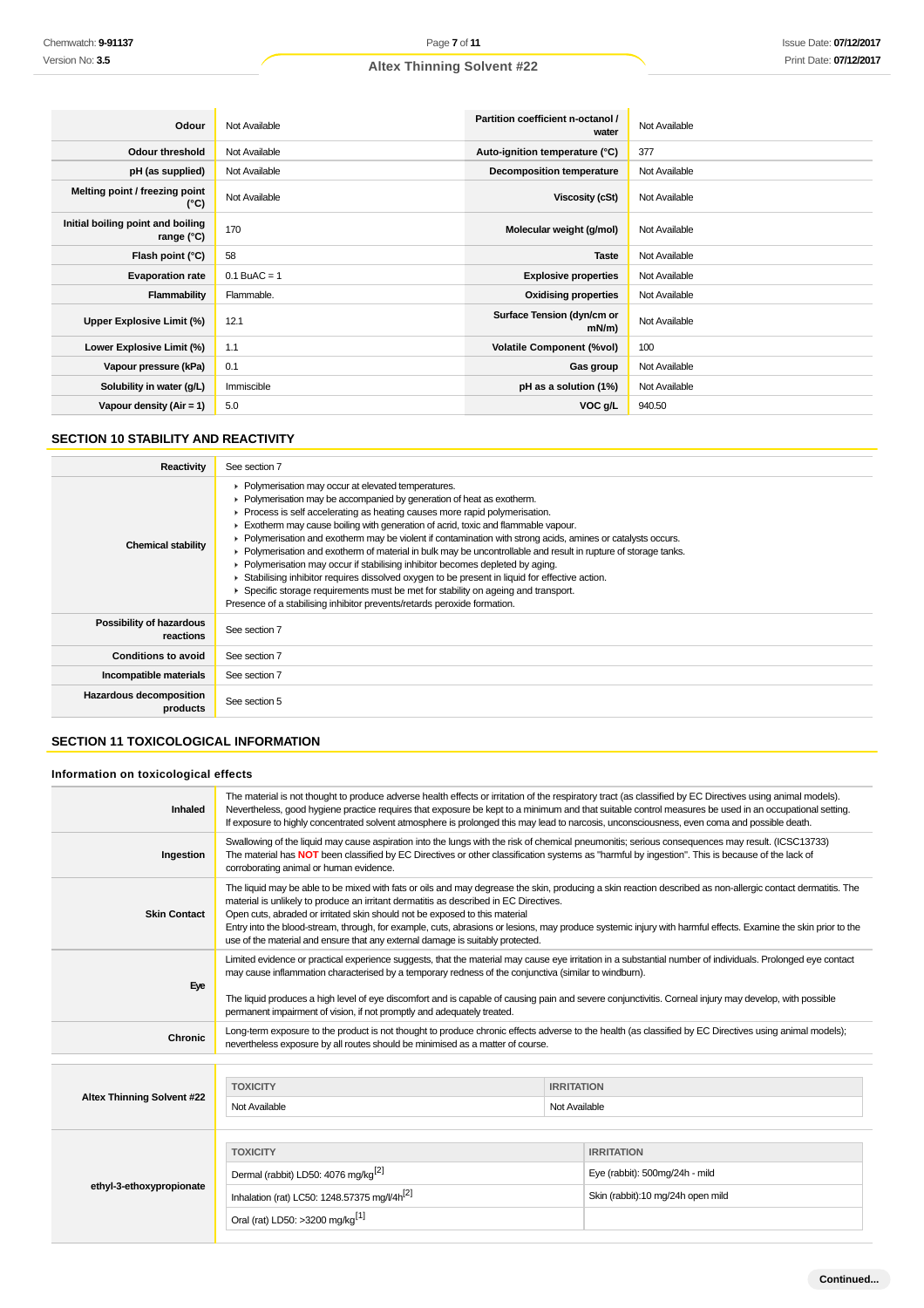| Legend:                                     | 1. Value obtained from Europe ECHA Registered Substances - Acute toxicity 2.* Value obtained from manufacturer's SDS. Unless otherwise specified<br>data extracted from RTECS - Register of Toxic Effect of chemical Substances              |                                 |                                                                                                                                                                                                                     |
|---------------------------------------------|----------------------------------------------------------------------------------------------------------------------------------------------------------------------------------------------------------------------------------------------|---------------------------------|---------------------------------------------------------------------------------------------------------------------------------------------------------------------------------------------------------------------|
|                                             |                                                                                                                                                                                                                                              |                                 |                                                                                                                                                                                                                     |
| ETHYL-<br>3-ETHOXYPROPIONATE                | The material may cause skin irritation after prolonged or repeated exposure and may produce on contact skin redness, swelling, the production of vesicles,<br>scaling and thickening of the skin.<br>* Union Carbide ** Endura Manufacturing |                                 |                                                                                                                                                                                                                     |
| <b>Acute Toxicity</b>                       | $\circ$                                                                                                                                                                                                                                      | Carcinogenicity                 | $\circ$                                                                                                                                                                                                             |
| <b>Skin Irritation/Corrosion</b>            |                                                                                                                                                                                                                                              | <b>Reproductivity</b>           | ∾                                                                                                                                                                                                                   |
| <b>Serious Eye Damage/Irritation</b>        | ✔                                                                                                                                                                                                                                            | <b>STOT - Single Exposure</b>   | $\circlearrowright$                                                                                                                                                                                                 |
| <b>Respiratory or Skin</b><br>sensitisation | $\circ$                                                                                                                                                                                                                                      | <b>STOT - Repeated Exposure</b> | ∾                                                                                                                                                                                                                   |
| <b>Mutagenicity</b>                         | $\circ$                                                                                                                                                                                                                                      | <b>Aspiration Hazard</b>        | $\circ$                                                                                                                                                                                                             |
|                                             |                                                                                                                                                                                                                                              | Legend:                         | $\blacktriangleright$ - Data available but does not fill the criteria for classification<br>$\blacktriangleright$ - Data available to make classification<br>$\bigcirc$ - Data Not Available to make classification |

# **SECTION 12 ECOLOGICAL INFORMATION**

#### **Toxicity**

| <b>Altex Thinning Solvent #22</b> | <b>ENDPOINT</b><br>Not Available | <b>TEST DURATION (HR)</b><br>Not Available                                                                                                                                                                                                                                                            |                   | <b>SPECIES</b><br>Not Available | <b>VALUE</b><br>Not Available |                            | <b>SOURCE</b><br>Not Available |
|-----------------------------------|----------------------------------|-------------------------------------------------------------------------------------------------------------------------------------------------------------------------------------------------------------------------------------------------------------------------------------------------------|-------------------|---------------------------------|-------------------------------|----------------------------|--------------------------------|
|                                   | <b>ENDPOINT</b>                  | <b>TEST DURATION (HR)</b>                                                                                                                                                                                                                                                                             | <b>SPECIES</b>    |                                 |                               | <b>VALUE</b>               | <b>SOURCE</b>                  |
| ethyl-3-ethoxypropionate          | <b>LC50</b><br><b>EC50</b>       | 96<br>48                                                                                                                                                                                                                                                                                              | Fish<br>Crustacea |                                 |                               | 45.3mg/L<br>$>95$ mg/L     | $\overline{2}$                 |
|                                   | <b>EC50</b><br><b>NOEC</b>       | 72<br>48                                                                                                                                                                                                                                                                                              | Crustacea         | Algae or other aquatic plants   |                               | >114.86mg/L<br>$=9.5$ mg/L | $\overline{2}$                 |
| Legend:                           |                                  | Extracted from 1. IUCLID Toxicity Data 2. Europe ECHA Registered Substances - Ecotoxicological Information - Aquatic Toxicity 3. EPIWIN Suite V3.12<br>(QSAR) - Aquatic Toxicity Data (Estimated) 4. US EPA, Ecotox database - Aquatic Toxicity Data 5. ECETOC Aquatic Hazard Assessment Data 6. NITE |                   |                                 |                               |                            |                                |
|                                   |                                  | (Japan) - Bioconcentration Data 7. METI (Japan) - Bioconcentration Data 8. Vendor Data                                                                                                                                                                                                                |                   |                                 |                               |                            |                                |

Harmful to aquatic organisms, may cause long-term adverse effects in the aquatic environment.

Do NOT allow product to come in contact with surface waters or to intertidal areas below the mean high water mark. Do not contaminate water when cleaning equipment or disposing of equipment wash-waters.

Wastes resulting from use of the product must be disposed of on site or at approved waste sites. Designated as a marine pollutant in the International Marine Dangerous Goods Code (IMDG).

**DO NOT** discharge into sewer or waterways.

### **Persistence and degradability**

| Ingredient               | Persistence: Water/Soil | Persistence: Air |
|--------------------------|-------------------------|------------------|
| ethyl-3-ethoxypropionate | LOW                     | LOW              |
|                          |                         |                  |

#### **Bioaccumulative potential**

| Ingredient               | <b>Bioaccumulation</b>   |
|--------------------------|--------------------------|
| ethyl-3-ethoxypropionate | LOW (LogKOW = $1.0809$ ) |

# **Mobility in soil**

| Ingredient              | obility                                                           |
|-------------------------|-------------------------------------------------------------------|
|                         |                                                                   |
| ethy!<br>жжан<br>.<br>. | $\Delta$<br>$\sim$<br>$^{\prime\prime}$<br>U<br>$\cdot$ - $\cdot$ |

# **SECTION 13 DISPOSAL CONSIDERATIONS**

#### **Waste treatment methods**

| Product / Packaging disposal | Legislation addressing waste disposal requirements may differ by country, state and/ or territory. Each user must refer to laws operating in their area. In<br>some areas, certain wastes must be tracked.<br>A Hierarchy of Controls seems to be common - the user should investigate:<br>$\blacktriangleright$ Reduction<br>$\triangleright$ Reuse<br>$\triangleright$ Recycling<br>• Disposal (if all else fails)<br>This material may be recycled if unused, or if it has not been contaminated so as to make it unsuitable for its intended use. If it has been contaminated, it may<br>be possible to reclaim the product by filtration, distillation or some other means. Shelf life considerations should also be applied in making decisions of this<br>type. Note that properties of a material may change in use, and recycling or reuse may not always be appropriate. |
|------------------------------|------------------------------------------------------------------------------------------------------------------------------------------------------------------------------------------------------------------------------------------------------------------------------------------------------------------------------------------------------------------------------------------------------------------------------------------------------------------------------------------------------------------------------------------------------------------------------------------------------------------------------------------------------------------------------------------------------------------------------------------------------------------------------------------------------------------------------------------------------------------------------------|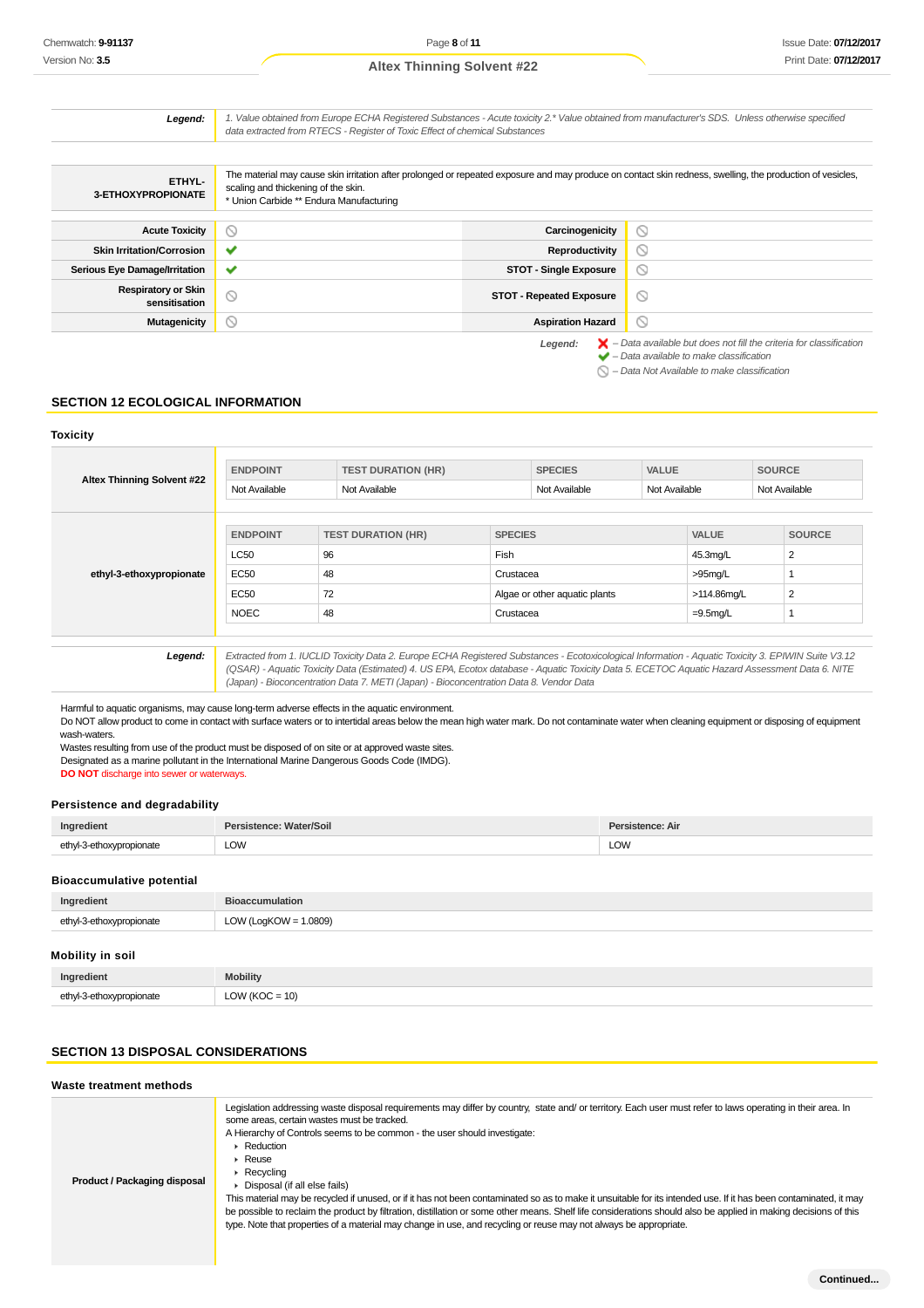- **DO NOT** allow wash water from cleaning or process equipment to enter drains. It may be necessary to collect all wash water for treatment before disposal. In all cases disposal to sewer may be subject to local laws and regulations and these should be considered first. ■ Where in doubt contact the responsible authority. Recycle wherever possible. Consult manufacturer for recycling options or consult local or regional waste management authority for disposal if no suitable treatment or disposal facility can be identified. Dispose of by: burial in a land-fill specifically licensed to accept chemical and / or pharmaceutical wastes or Incineration in a licensed apparatus (after admixture with suitable combustible material). Decontaminate empty containers. Observe all label safeguards until containers are cleaned and destroyed.
	-

Ensure that the disposal of material is carried out in accordance with Hazardous Substances (Disposal) Regulations 2001.

# **SECTION 14 TRANSPORT INFORMATION**

# **Labels Required**

| Marine Pollutant NO |       |
|---------------------|-------|
| <b>HAZCHEM</b>      | $-3Y$ |

## **Land transport (UN)**

| UN number                    | 1263                                                                                                                                                                                          |
|------------------------------|-----------------------------------------------------------------------------------------------------------------------------------------------------------------------------------------------|
| UN proper shipping name      | PAINT (including paint, lacquer, enamel, stain, shellac, varnish, polish, liquid filler and liquid lacquer base) or PAINT RELATED MATERIAL (including<br>paint thinning or reducing compound) |
| Transport hazard class(es)   | Class<br>3<br>Subrisk<br>Not Applicable                                                                                                                                                       |
| Packing group                | Ш                                                                                                                                                                                             |
| <b>Environmental hazard</b>  | Not Applicable                                                                                                                                                                                |
| Special precautions for user | Special provisions<br>163; 223; 367<br>5 L<br>Limited quantity                                                                                                                                |

# **Air transport (ICAO-IATA / DGR)**

| UN number                    | 1263                                                                                   |                                                                                                                                                                                                   |                                                          |                                                                                                                                                                    |
|------------------------------|----------------------------------------------------------------------------------------|---------------------------------------------------------------------------------------------------------------------------------------------------------------------------------------------------|----------------------------------------------------------|--------------------------------------------------------------------------------------------------------------------------------------------------------------------|
| UN proper shipping name      | or reducing compounds)                                                                 |                                                                                                                                                                                                   |                                                          | Paint (including paint, lacquer, enamel, stain, shellac, varnish, polish, liquid filler and liquid lacquer base); Paint related material (including paint thinning |
| Transport hazard class(es)   | <b>ICAO/IATA Class</b><br>ICAO / IATA Subrisk<br><b>ERG Code</b>                       | 3<br>Not Applicable<br>3L                                                                                                                                                                         |                                                          |                                                                                                                                                                    |
| Packing group                | Ш                                                                                      |                                                                                                                                                                                                   |                                                          |                                                                                                                                                                    |
| <b>Environmental hazard</b>  | Not Applicable                                                                         |                                                                                                                                                                                                   |                                                          |                                                                                                                                                                    |
| Special precautions for user | Special provisions<br>Cargo Only Packing Instructions<br>Cargo Only Maximum Qty / Pack | Passenger and Cargo Packing Instructions<br>Passenger and Cargo Maximum Qty / Pack<br>Passenger and Cargo Limited Quantity Packing Instructions<br>Passenger and Cargo Limited Maximum Qty / Pack | A3 A72 A192<br>366<br>220L<br>355<br>60 L<br>Y344<br>10L |                                                                                                                                                                    |

### **Sea transport (IMDG-Code / GGVSee)**

| UN number                  | 1263                                                                                                                                                                                          |
|----------------------------|-----------------------------------------------------------------------------------------------------------------------------------------------------------------------------------------------|
| UN proper shipping name    | PAINT (including paint, lacquer, enamel, stain, shellac, varnish, polish, liquid filler and liquid lacquer base) or PAINT RELATED MATERIAL (including<br>paint thinning or reducing compound) |
| Transport hazard class(es) | <b>IMDG Class</b><br><b>IMDG Subrisk</b><br>Not Applicable                                                                                                                                    |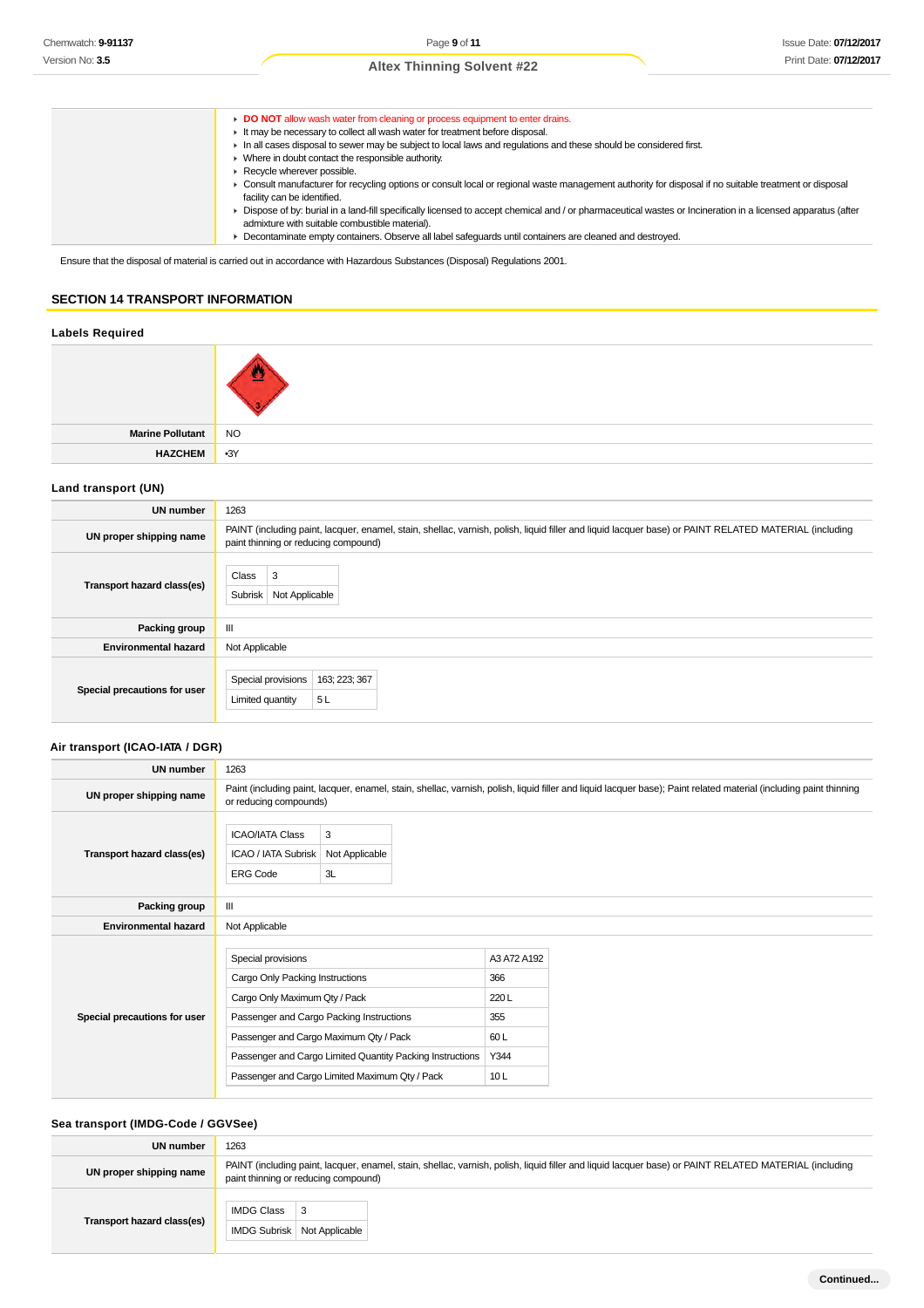| Packing group                | Ш                                    |             |
|------------------------------|--------------------------------------|-------------|
| <b>Environmental hazard</b>  | Not Applicable                       |             |
|                              |                                      |             |
|                              | <b>EMS Number</b>                    | $F-E$ , S-E |
| Special precautions for user | Special provisions   163 223 367 955 |             |
|                              | Limited Quantities   5 L             |             |

#### **Transport in bulk according to Annex II of MARPOL and the IBC code**

| Source                                                                          | <b>Product name</b>      | <b>Pollution Category</b> | Ship Type |
|---------------------------------------------------------------------------------|--------------------------|---------------------------|-----------|
| IMO MARPOL (Annex II) - List of<br>Noxious Liquid Substances<br>Carried in Bulk | Ethyl-3-ethoxypropionate |                           |           |

### **SECTION 15 REGULATORY INFORMATION**

### **Safety, health and environmental regulations / legislation specific for the substance or mixture**

This substance is to be managed using the conditions specified in an applicable Group Standard

| <b>HSR Number</b> | <b>Group Standard</b>                                           |
|-------------------|-----------------------------------------------------------------|
| HSR002662         | Surface Coatings and Colourants (Flammable) Group Standard 2006 |
|                   |                                                                 |

#### **ETHYL-3-ETHOXYPROPIONATE(763-69-9) IS FOUND ON THE FOLLOWING REGULATORY LISTS**

| New Zealand Hazardous Substances and New Organisms (HSNO) Act - Classification of | New Zealand Inventory of Chemicals (NZIoC) |  |
|-----------------------------------------------------------------------------------|--------------------------------------------|--|
| Chemicals                                                                         |                                            |  |

# **Location Test Certificate**

Subject to Regulation 55 of the Hazardous Substances (Classes 1 to 5 Controls) Regulations, a location test certificate is required when quantity greater than or equal to those indicated below are present.

| <b>Hazard Class</b> | Quantity beyond which controls apply for closed<br>containers                        | Quantity beyond which controls apply when use occurring in open<br>containers |
|---------------------|--------------------------------------------------------------------------------------|-------------------------------------------------------------------------------|
| 3.1C                | 500 L in containers greater than 5 L<br>1500 L in containers up to and including 5 L | 250L<br>250L                                                                  |

#### **Approved Handler**

Subject to Regulation 56 of the Hazardous Substances (Classes 1 to 5 Controls) Regulations and Regulation 9 of the Hazardous Substances (Classes 6, 8, and 9 Controls) Regulations, the substance must be under the personal control of an Approved Handler when present in a quantity greater than or equal to those indicated below.

| <b>Class of substance</b> | <b>Quantities</b> |
|---------------------------|-------------------|
| Not Applicable            | Not Applicable    |

Refer Group Standards for further information

#### **Tracking Requirements**

Not Applicable

| <b>National Inventory</b>     | <b>Status</b>                                                                                                                                                                              |
|-------------------------------|--------------------------------------------------------------------------------------------------------------------------------------------------------------------------------------------|
| Australia - AICS              | Y                                                                                                                                                                                          |
| Canada - DSL                  | Y                                                                                                                                                                                          |
| Canada - NDSL                 | N (ethyl-3-ethoxypropionate)                                                                                                                                                               |
| China - IECSC                 | Υ                                                                                                                                                                                          |
| Europe - EINEC / ELINCS / NLP | Y                                                                                                                                                                                          |
| Japan - ENCS                  | Y                                                                                                                                                                                          |
| Korea - KECI                  | Y                                                                                                                                                                                          |
| New Zealand - NZIoC           | Y                                                                                                                                                                                          |
| Philippines - PICCS           | Y                                                                                                                                                                                          |
| USA - TSCA                    | Y                                                                                                                                                                                          |
| Legend:                       | $Y = All$ ingredients are on the inventory<br>N = Not determined or one or more ingredients are not on the inventory and are not exempt from listing(see specific ingredients in brackets) |

#### **SECTION 16 OTHER INFORMATION**

#### **Other information**

Classification of the preparation and its individual components has drawn on official and authoritative sources as well as independent review by the Chemwatch Classification committee using available literature references.

The SDS is a Hazard Communication tool and should be used to assist in the Risk Assessment. Many factors determine whether the reported Hazards are Risks in the workplace or other settings. Risks may be determined by reference to Exposures Scenarios. Scale of use, frequency of use and current or available engineering controls must be considered.

#### **Definitions and abbreviations**